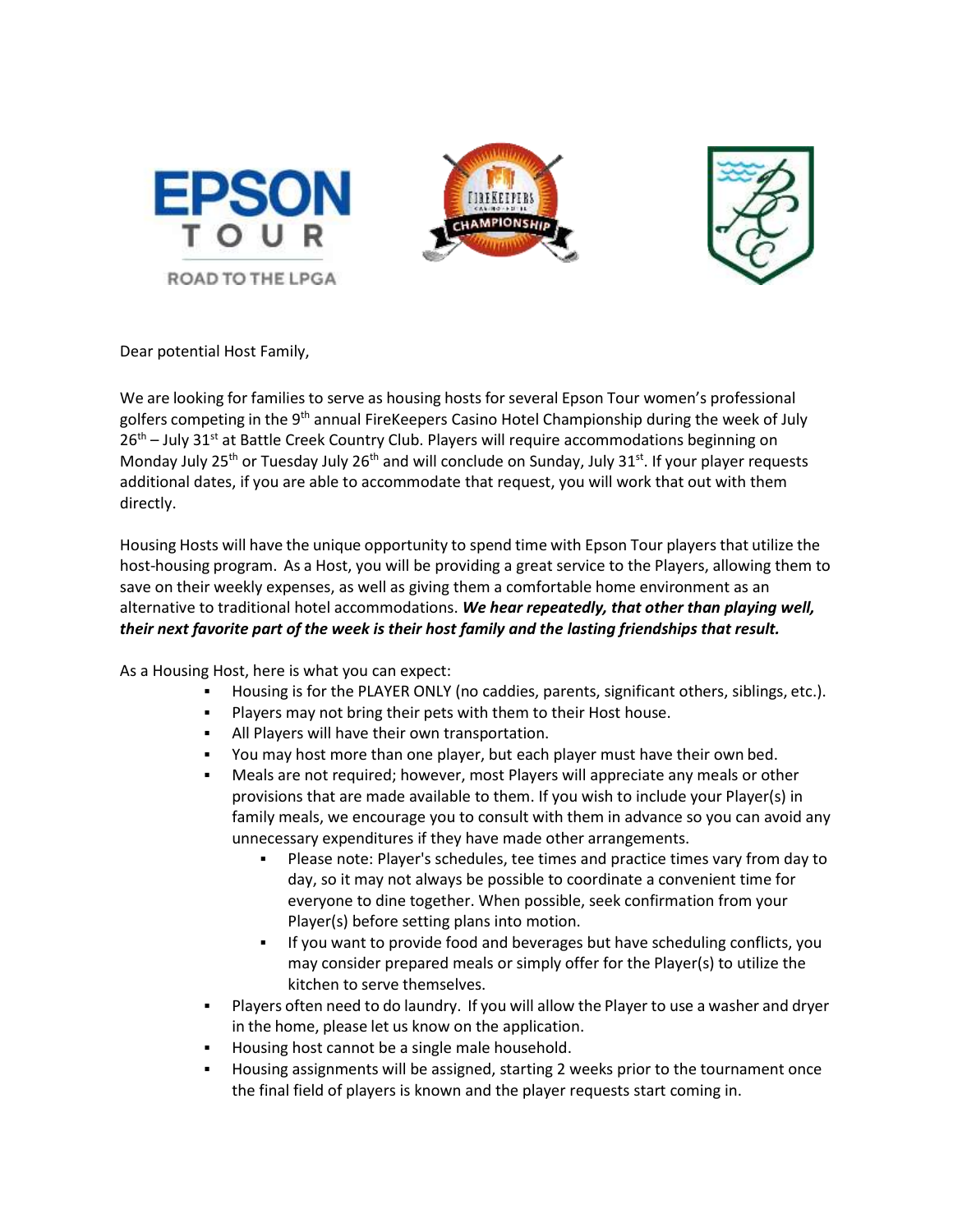As a host family, we would like to invite you to the "Under the Sea" Meet The Players Party on Tuesday July 26<sup>th</sup> from 5pm-8pm at FireKeepers Casino Hotel Mbish Ballroom. Enjoy food and festivities to help everyone get in the roll of Tournament Week. Additional information will be provided to you once your application has been processed.

We hope that you will become a housing host family and please pass this on to any friends that you think would be willing to host as well. If you have any questions please feel free to contact us via phone or e-mail:

Sincerely,

Michelle Richens Housing Chair [mrichens@firekc.com](mailto:mrichens@firekc.com) 269-558-6172

GET TO KNOW THE TOUR- The Epson Tour, the Road to the LPGA, is committed to developing the skills *and dreams of women professional golfers. In its history, more than 500 Epson Tour alumnae have advanced to earn LPGA membership, including 4 winners of the FireKeepers Casino Hotel Championship: Rachel Rohanna, Erynne Lee, Min Su Kwok, Madeline Sheils and Laura Gonzalez Escallon, in addition to Sophia Popov, Patty Tavatanakit, Jackie Stoelting, and Nellie Korda just to name a few. To learn more about the Epson Tour, please visit [www.epsontour.com.](http://www.epsontour.com./)*